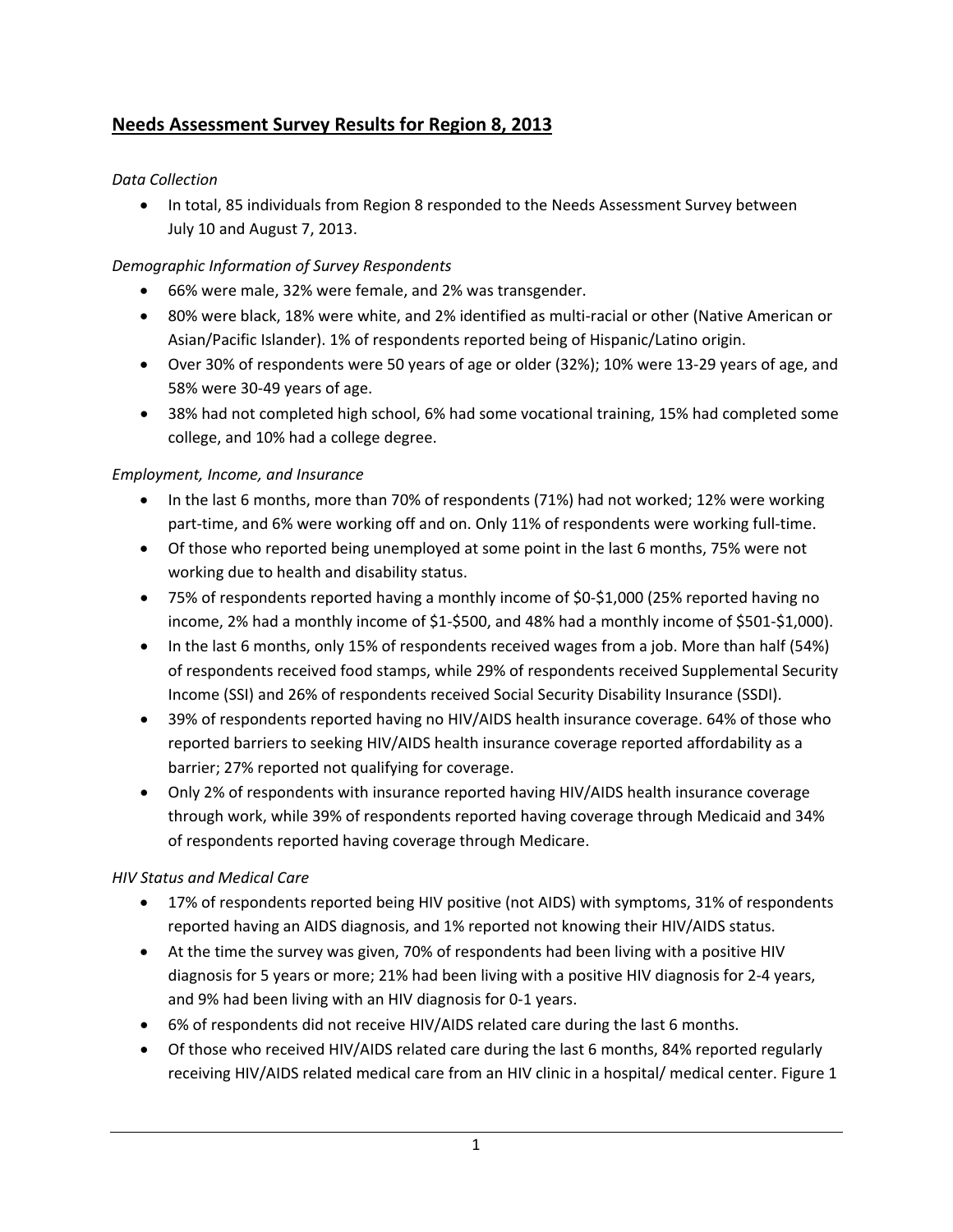depicts the distribution of sources that respondents reported receiving HIV/AIDS related medical care from in the past year.



### **Figure 1. Regular Source for receiving HIV/AIDS Related Medical Care in the Past 6 months**

- 94% of respondents were taking HIV medications prescribed to them by a doctor during the past year.
- Of those that reported having HIV medications prescribed to them, 71% reported taking their HIV medication all of the time, 24% reported taking their HIV medication most of the time, and 5% reported taking their HIV medication some of the time or hardly at all.
- Of those that reported having HIV medications prescribed to them, 80% reported missing 0 doses in the 3 days before the survey was administered, 7% reported missing 1 dose, and 13% reported missing 2 or more doses.
- Figure 2 presents the distribution of medical care needs reported by persons who did not receive the selected services.